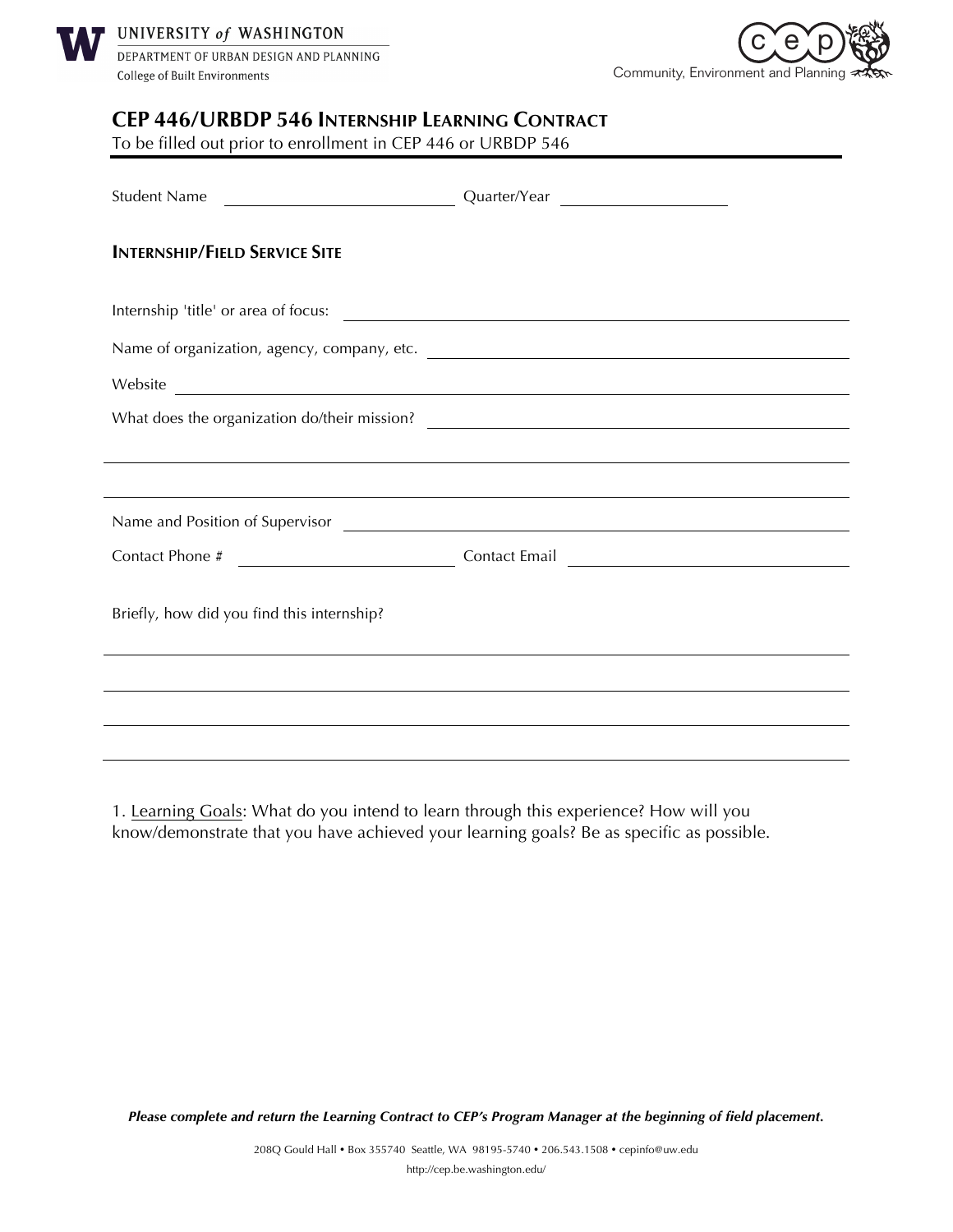



2. Internship Position: Describe the role and responsibilities associated with the "position" or "situation." How will this enable you to meet your learning goals, as identified for example in your Individual Study Plan? Include discussion of activities, research, projects, report writing, etc.

3. Field Supervision: Describe the supervision to be provided by the organization or other entity(ies). What kind of orientation, instruction, assistance, consultation will you receive and from whom?

4. Academic guidance: Note any activities, questions to be engaged, materials to be explored, etc. that you would like included in the academic class portion of the Internship course in order for you to gain the most from your planned internship?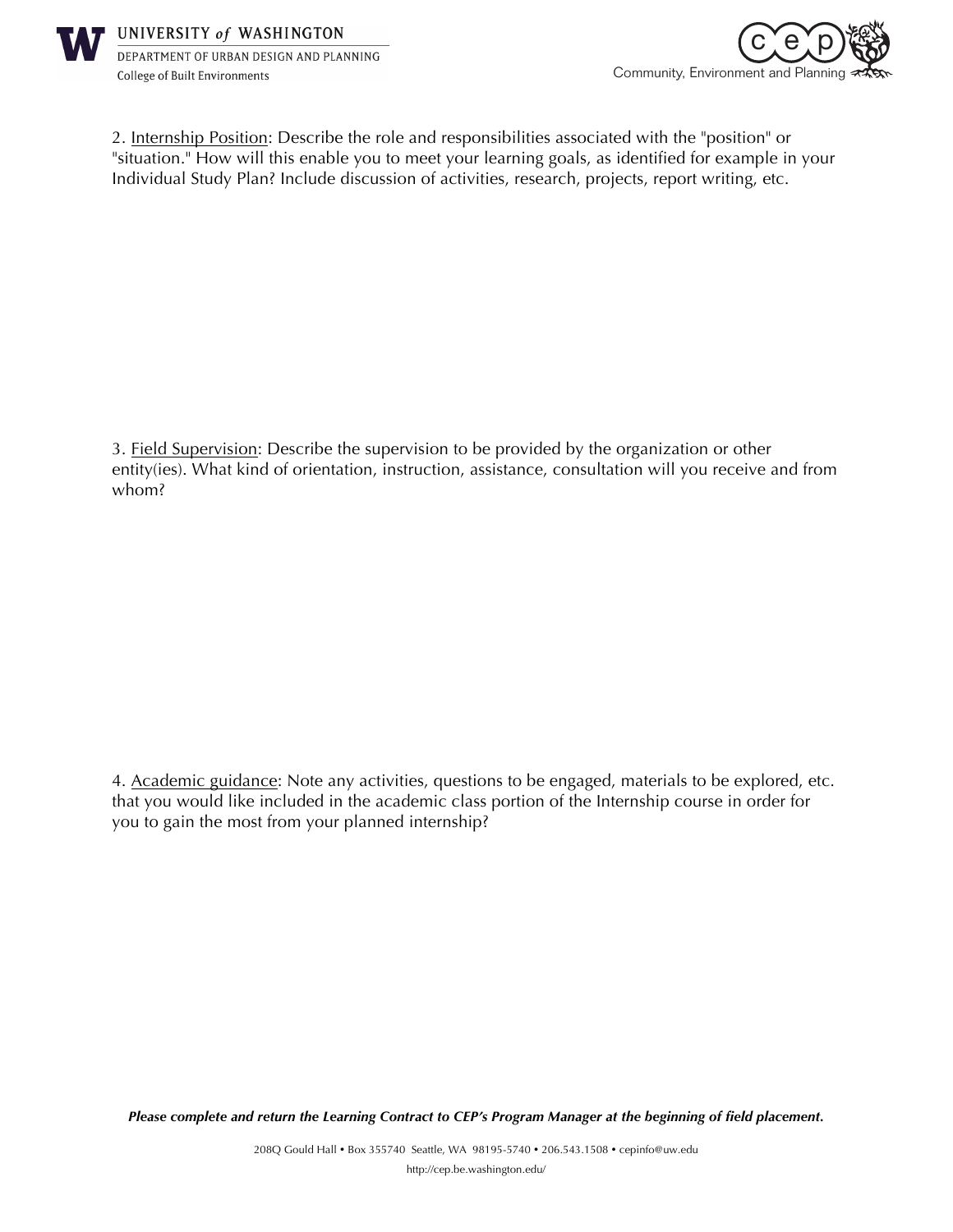

UNIVERSITY of WASHINGTON

DEPARTMENT OF URBAN DESIGN AND PLANNING **College of Built Environments** 



Agreement: A CEP 446/URBDP 546 internship/field placement is a three-way partnership between the student, instructor for CEP 446/URBDP 546, and internship supervisor. All parties are encouraged to communicate with each other on a regular basis to realize the learning potential of field-based experience.

*An internship requires a minimum of 130 hours/quarter (about 13 hours/week) at the internship, and about two hours a week in class.* 

In addition:

- 1. The Student agrees to:
	- I. Perform to the best of her or his ability and to the satisfaction of the site supervisor those assigned tasks related to the internship/field project and adhere to all personnel rules, regulations, and other standard requirements of he host organization.
	- II. Maintain frequent communication with the academic instructor of the course, participate in the course, and complete learning activities assigned by the instructor.
	- III. The Site Supervisor will complete and sign the attached Student Evaluation. The student retains the completed Student Evaluation until the evaluation section of the 446/546 Internship class, at which time the evaluation is submitted to the 446/546 Internship instructor.
	- IV. Notify the instructor and internship supervisor of any revisions in the contract.

## 2. The Course Instructor in CEP 446/URBDP 546 agrees to:

- I. Provide instructional support and guidance by communicating regularly with the student in the CEP 446/URBDP 546 seminar about her/his experiences at the site, pertinent readings, theoretical frameworks, etc.
- II. At the end of the quarter, assign either a grade of "Credit" or "No Credit," depending on evaluation of the academic component of the internship/field placement.
- 3. The-Site Supervisor agrees to:
	- I. Provide a good learning and training environment for the student, with a minimum of routine work such as typing, filing or data entry.
	- II. Work directly with the student and make explicit arrangements with the student concerning the expectations, hours, duties and overall goals described in this contract, and communicate periodically with the student about her or his performance, keeping a record of the student's hours and performance on the job.
	- III. Complete the attached Student Performance Evaluation student's performance. Deliver completed and signed Student Evaluation to student to forward to instructor.

Student Signature date and the student student signature date and the student signature date

Site Supervisor Name & Title

Site Supervisor Signature date and the supervisor Signature date and the supervisor of the supervisor of the supervisor of the supervisor of the supervisor of the supervisor of the supervisor of the supervisor of the super

Department Advisor/Instructor Signature date date date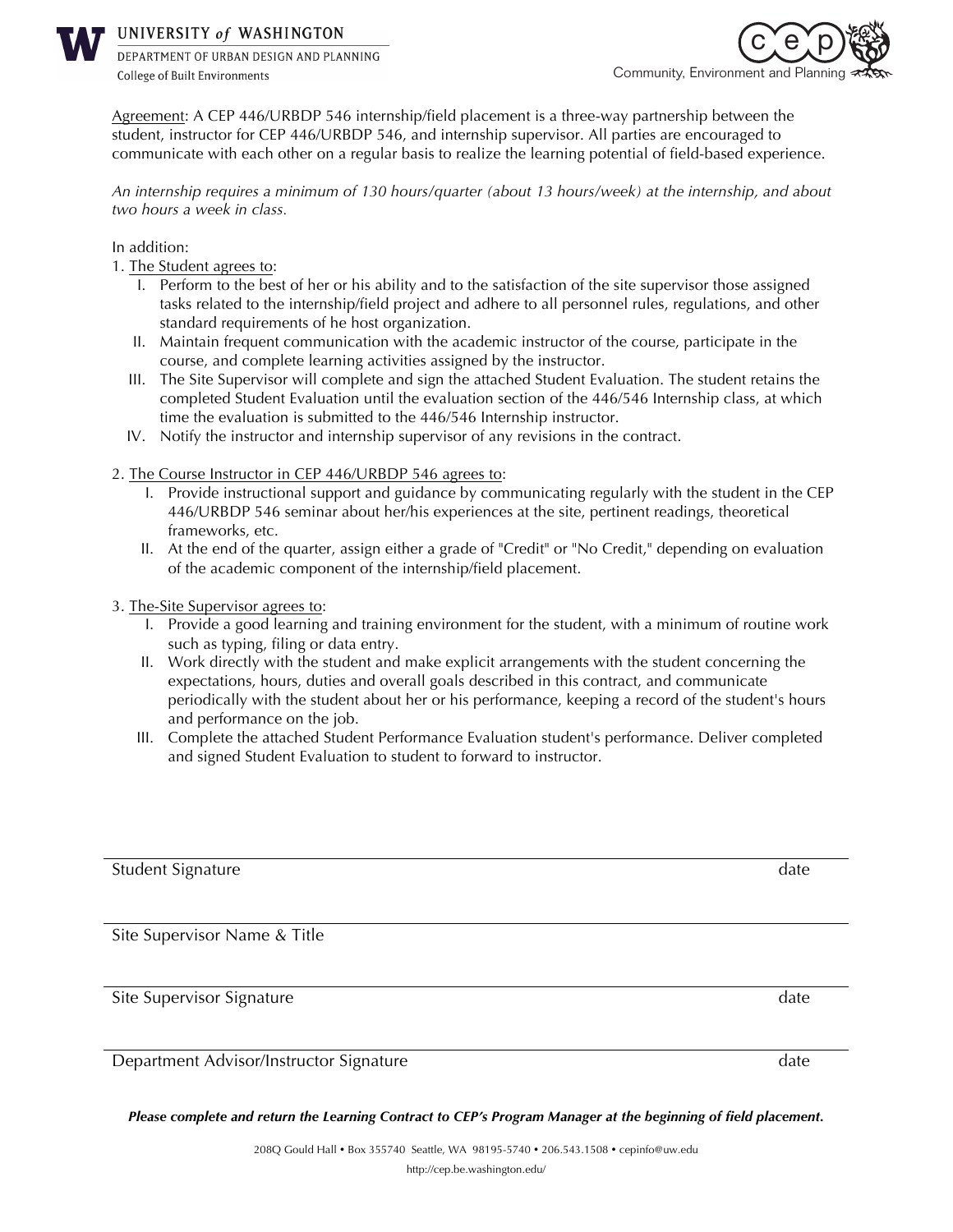



**PAGE INTENITIALLY LEFT BLANK FOR DOUBLE-SIDED PRINTING PURPOSES**

*Please complete and return the Learning Contract to CEP's Program Manager at the beginning of field placement.*

208Q Gould Hall . Box 355740 Seattle, WA 98195-5740 . 206.543.1508 . cepinfo@uw.edu http://cep.be.washington.edu/